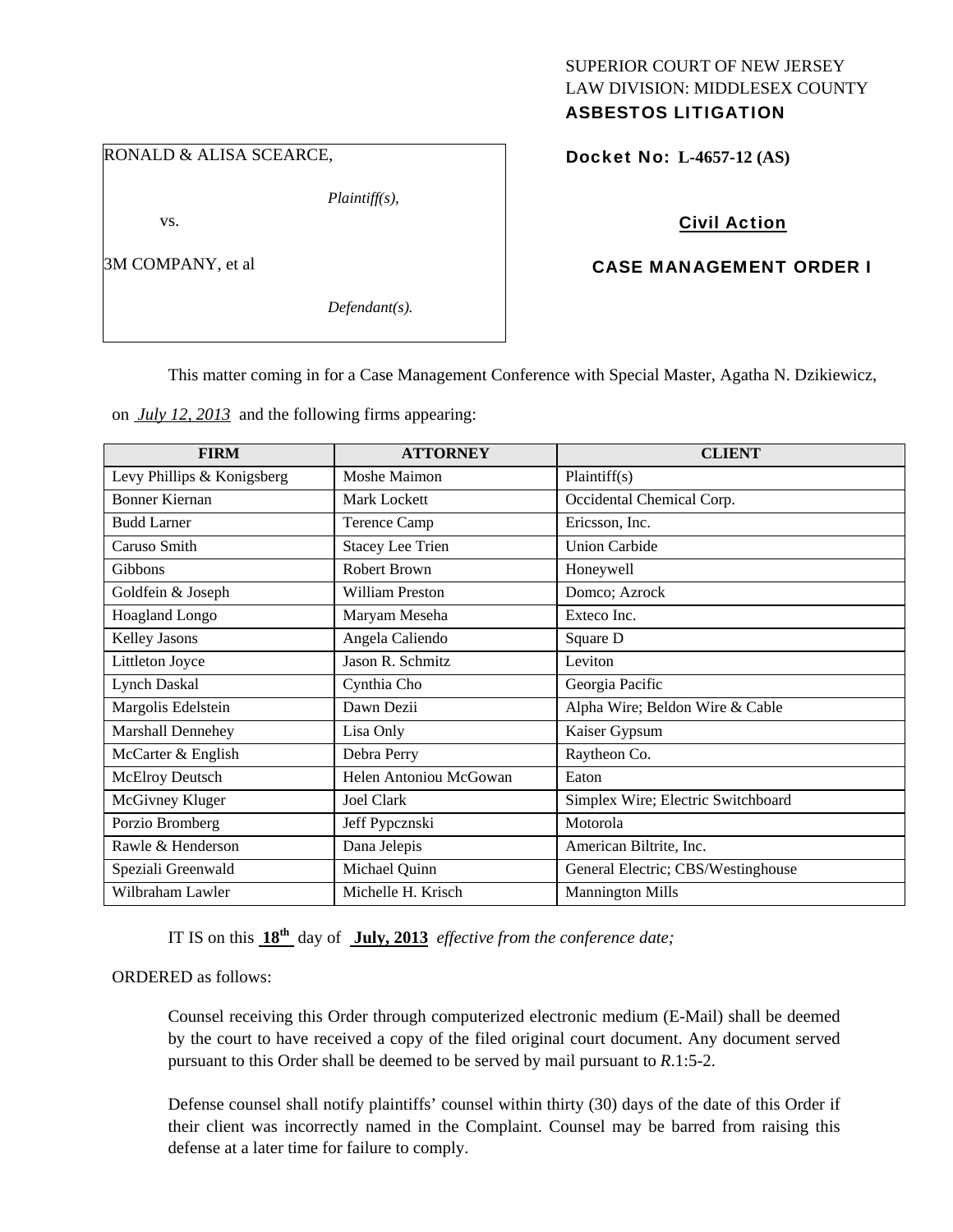# **DISCOVERY**

| July 22, 2013      | Defendants shall serve answers to standard interrogatories by this date.                                                                                                                                    |
|--------------------|-------------------------------------------------------------------------------------------------------------------------------------------------------------------------------------------------------------|
| August 16, 2013    | Plaintiff shall propound supplemental interrogatories and document requests by<br>this date.                                                                                                                |
| September 16, 2013 | Defendants shall serve answers to supplemental interrogatories and document<br>requests by this date.                                                                                                       |
| August 16, 2013    | Defendants shall propound supplemental interrogatories and document requests<br>by this date.                                                                                                               |
| September 16, 2013 | Plaintiff shall serve answers to supplemental interrogatories and document<br>requests by this date.                                                                                                        |
| October 31, 2013   | Fact discovery, including depositions, shall be completed by this date. Plaintiff's<br>counsel shall contact the Special Master within one week of this deadline if all<br>fact discovery is not completed. |
| November 29, 2013  | Depositions of corporate representatives shall be completed by this date.                                                                                                                                   |

## **EARLY SETTLEMENT**

November 5, 2013 Settlement demands shall be served on all counsel and the Special Master by this date.

## **SUMMARY JUDGMENT MOTION PRACTICE**

- December 20, 2013 Summary judgment motions limited to product identification issues shall be filed no later than this date.
- January 17, 2014 Last return date for product identification summary judgment motions.

## **MEDICAL DEFENSE**

- July 31, 2013 Plaintiff shall serve executed amended medical authorizations by this date.
- August 16, 2013 Any defendant wishing to present a medical defense shall advise all counsel of its intention by entering a Notice of Appearance of Defense Medical Counsel by this date. Any defendant who does not file such an appearance by this date may be foreclosed from asserting a medical defense.
- August 16, 2013 Plaintiff shall serve additional medical expert reports by this date.
- August 16, 2013 Plaintiff is to arrange for the transfer of pathology specimens and x-rays, if any, by this date.
- January 17, 2014 Defendants shall identify its medical experts and serve medical expert reports, if any, by this date.

\_\_\_\_\_\_\_\_\_\_\_\_\_\_\_\_\_\_\_\_\_\_\_\_\_\_\_\_\_\_\_\_\_\_\_\_\_\_\_\_\_\_\_\_\_\_\_\_\_\_\_\_\_\_\_\_\_\_\_\_\_\_\_\_\_\_\_\_\_\_\_\_\_\_\_\_\_\_\_\_\_\_\_\_\_\_\_\_\_\_\_\_\_\_\_\_\_\_\_\_\_\_\_\_\_\_\_\_\_\_